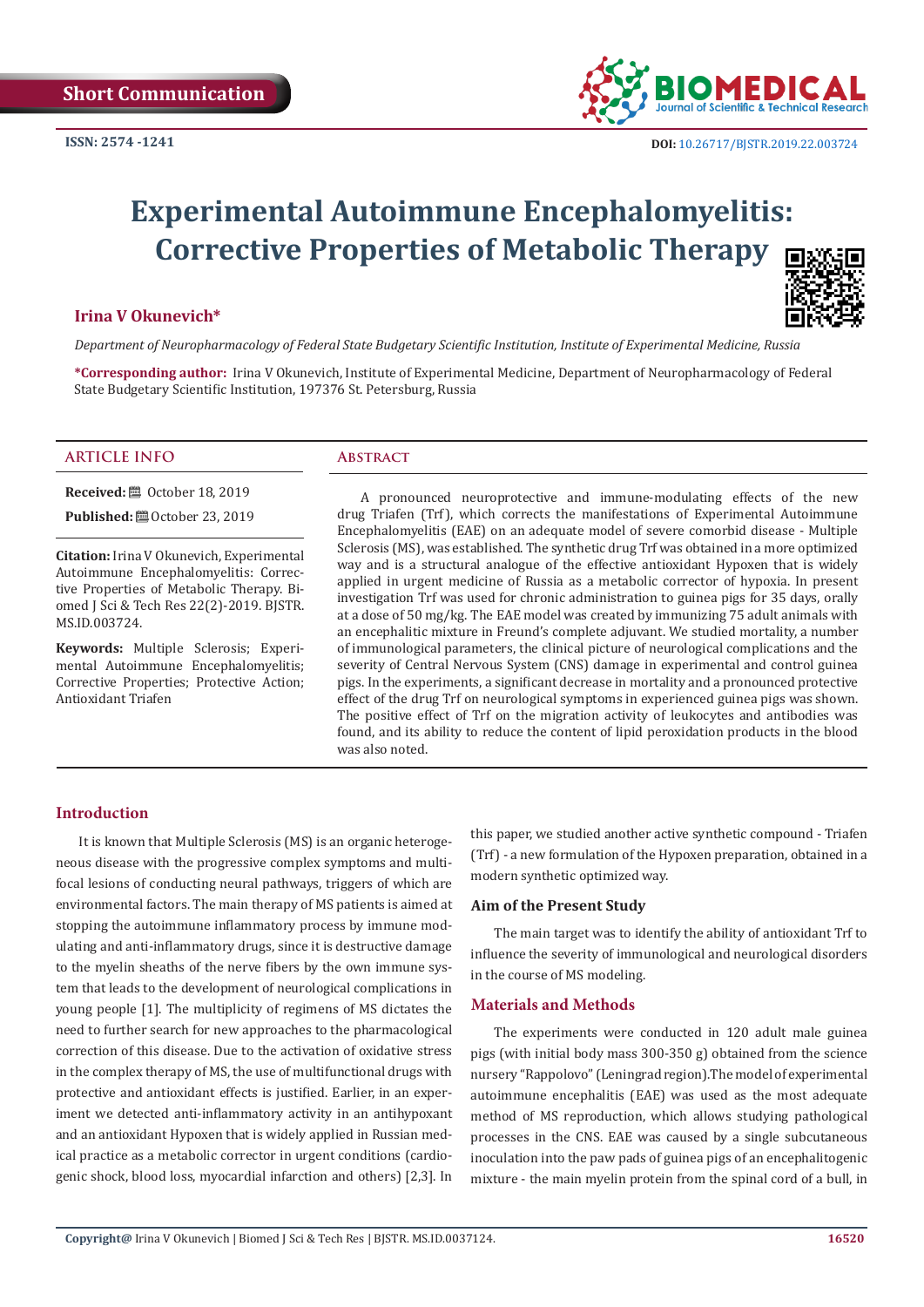complete Freund's adjuvant. A few days later the animals developed T-lymphocytic infiltration of the brain, demyelination of the nerve endings occurred, and paralysis occurred. The drug being studied Trf was orally administered with a probe at a dose of 50 mg/kg daily for 35 days, starting from the 2nd day after immunization. The experiments were carried out in two series of 75 adult male guinea pigs (with final body mass 350-370 g). In the first series, in 2 experimental groups of 15 animals in 30 guinea pigs, mortality was determined after the administration of an inducing sensitizing agent and the protective effect of Trf was evaluated.

In the second series of experiments, a study was conducted on the effectiveness of the drug Trf on 45 guinea pigs, which were divided into 3 groups of 15 individuals: 1-intact, 2 - the pathological model (EAE), 3 - EAE + Trf. The severity of the disease was assessed by Clinical Index (CI) in points from 0 to 6 by the presence of paresis and paralysis in animals. Neurological symptoms and the state of the nerve endings of the peripheral and central parts of the central nervous system were studied visually and morphologically in experimental animals. After immunization, blood samples were taken from guinea pigs five times for testing for antibodies against myelin basic protein. The migration activity of peripheral blood leukocytes and the reaction of inhibition of leukocyte migration were evaluated after incubation of heparinized blood at 37°C for 24 hours. At the end of the experiment, guinea pigs were removed from the experiment by rapid decapitation. In the serum of animals, the content of lipid oxidative products - diene conjugates and malonic dialdehyde (MDA) was studied. Statistical data processing was performed using univariate analysis ANOVA test, at p <0.05.

# **Results and Discussion**

In the first series of experiments, a single injection of the immunizing mixture caused the sickness rate in 100% of the guinea pigs of the control group (EAE). This led to the appearance of characteristic neurological symptoms in these animals in the form of ataxia, motor paresis and paralysis, pelvic organ disorders, cerebellar disorders. The clinical index at the peak of the disease was 4.6 points, the cumulative index of 53.1%, which characterized the course of EAE in this experience as severe. Mortality in the control group (EAE) was 30%. In the group of animals receiving an additional drug Trf, only 6.6% of the animals died. In the second series of experiments, as a result of chronic administration of the test substance, in the group of guinea pigs (EAE + Trf), only 5 individuals showed clinical signs of damage. The number of limb paralysis was 73.5% lower than in the group with pathology. It is important to emphasize that in 10 guinea pigs (66.5%) of the group receiving the study drug, there were no neurological disorders at all.

For pathological changes in the central nervous system in the control group of animals (EAE) was characterized by demyelination of the nerves, most pronounced in the spinal cord and, especially, in the lumbosacral region. Inflammatory infiltration consisted mainly

of monocytes and lymphocytes in the lumbosacral spinal cord and in the interior of the white matter of the brain. It is interesting to note that in animals receiving Trf, the greatest safety of the myelin sheaths of neurons was found. In the group of animals treated with Trf, the frequency of detection of circulating complexes was the smallest, and the peak production of antibodies fell on the 21st day. The size of the migration zones of immunocompetent cells prevailed in the pathological group (EAE). The results obtained indicate the available immune-protective ability Trf. When analyzing the peripheral blood of experimental guinea pigs, an increase of 2.5 times the accumulation of MDA products and diene conjugates in the serum (group 2) compared with intact animals (group 1) and a significant decrease in their content in the EAE+Trf group of experimental animals. These results demonstrate and confirm the presence of antioxidant action of Trf.

# **Findings**

1) In the Triafen+ EAE experimental group there were more surviving healthy guinea pigs and individuals with a minimum of neurological disorders and degenerative damage. The degree and size of the migration zones of immunocompetent cells were minimal. Thus, it was shown the presence of low toxicity, the protective immuno-neurological and anti-inflammatory effects of Trf.

2) A 29% decrease in the content of lipid peroxides - diene conjugates and a 30% concentration of malondialdehyde (MDA) in the serum of guinea pigs with Trf in comparison with animals without treatment was found. The results indicate the ability of Triafen to reduce the degree of development of lipid peroxidation processes in modeling multiple sclerosis.

3) We assume that the corrective action of the drug Triafen is not only due to a decrease in the degree of oxidative stress and a decrease in the level of peroxide products, but it is based on the anti-hypoxic and anti-inflammatory effect of the studied drug, which is present in Triafen as an active analogue of the drug Hypoxen.

4) The pronounced inhibition of the exponent of development of autoimmune encephalomyelitis under the influence of antioxidant Triafen, found in these experiments, when modeling Multiple Sclerosis without disturbing the protective functions of the immune system, expands our understanding of its pharmacological activity as polytropic drug of metabolic type of action.

# **Conclusion**

The obtained protective corrective effects of antioxidant Triafen (Trf) are similar in action to statins - known lipidlowering and anti-atherosclerotic drugs. Statins in the experiment suppress adhesion molecules, slow down the proliferation of T- and B-lymphocytes. In EAE model in mice, they can inhibit the